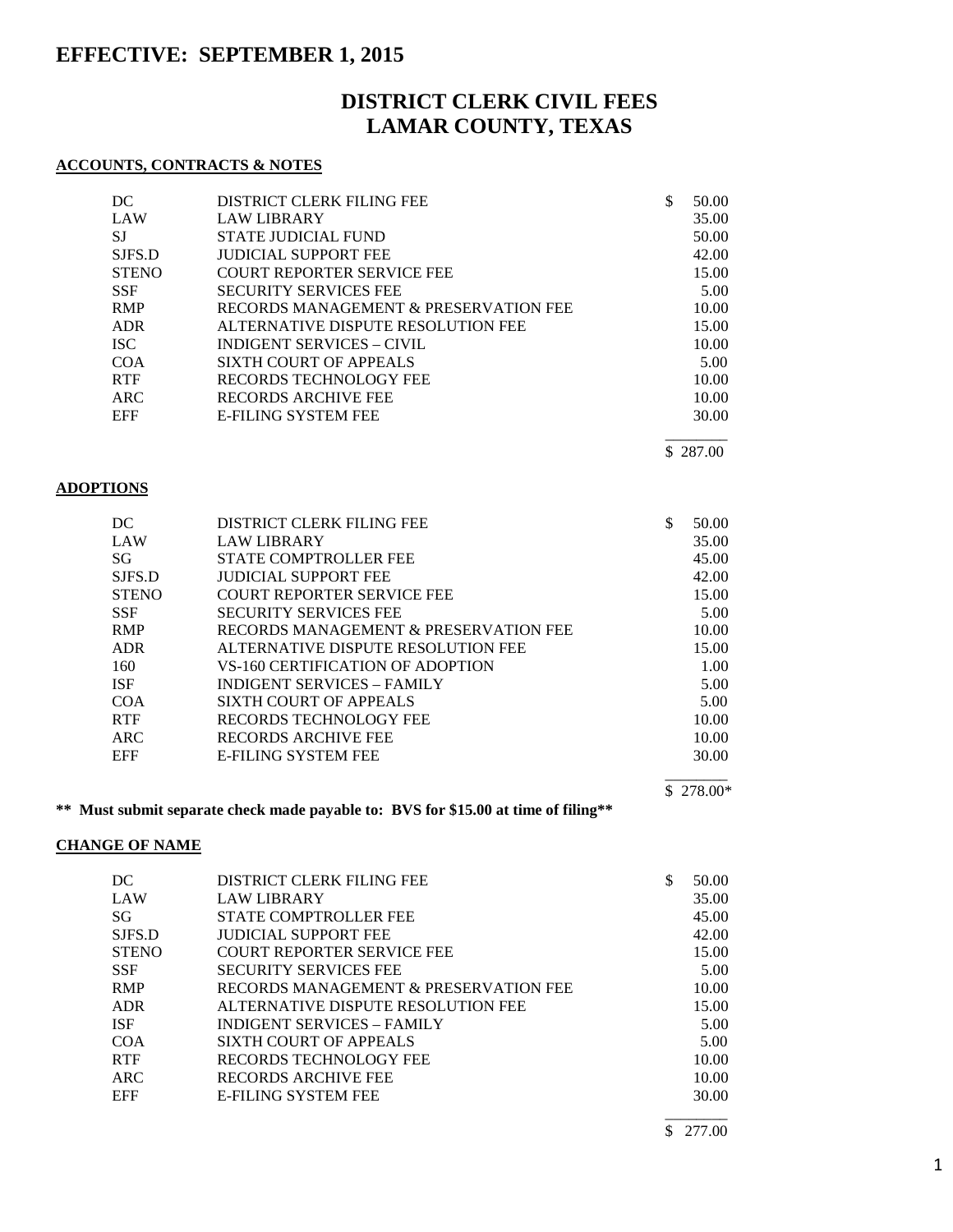#### **CIVIL CASES CROSS-ACTIONS, COUNTERCLAIMS, INTERVENTIONS, INTERPLEADER OF THIRD-PARTY PETITIONS, MOTION FOR NEW TRIAL, MOTION FOR CONTEMPT, MOTION TO MODIFY/ENFORCE**

| $CR-AC$     | <b>CROSS-ACTION</b>                   | 0R  | 15.00 |
|-------------|---------------------------------------|-----|-------|
| <b>CONT</b> | <b>MOTION FOR CONTEMPT</b>            | 0R  |       |
| <b>CP</b>   | <b>CROSS-PETITION</b>                 | OR. |       |
| <b>INT</b>  | <b>INTERVENTION</b>                   | 0R  |       |
| 3P          | THIRD-PARTY PETITION                  | OR. |       |
| <b>MNT</b>  | <b>MOTION FOR NEW TRIAL</b>           |     |       |
| <b>RMP</b>  | RECORDS MANAGEMENT & PRESERVATION FEE |     | 10.00 |
| ISC.        | INDIGENT SERVICES – CIVIL             |     | 10.00 |
| <b>RTF</b>  | RECORDS TECHNOLOGY FEE                |     | 10.00 |
| ARC         | RECORDS ARCHIVE FEE                   |     | 10.00 |
| EFF         | <b>E-FILING SYSTEM FEE</b>            |     | 30.00 |
|             |                                       |     |       |

\$ 85.00

#### **CIVIL CASES MOTION TO TRANSFER**

| <b>MOTION TO TRANSFER</b>             | 15.00 |
|---------------------------------------|-------|
| RECORDS MANAGEMENT & PRESERVATION FEE | 10.00 |
| <b>INDIGENT SERVICES – CIVIL</b>      | 10.00 |
| RECORDS TECHNOLOGY FEE                | 10.00 |
| RECORDS ARCHIVE FEE                   | 10.00 |
|                                       | 55.00 |
|                                       |       |

### **CONDEMNATION FILED BY STATE**

| DC           | DISTRICT CLERK FILING FEE             | 50.00 |
|--------------|---------------------------------------|-------|
| LAW          | <b>LAW LIBRARY</b>                    | 35.00 |
| <b>STENO</b> | <b>COURT REPORTER SERVICE FEE</b>     | 15.00 |
| SJFS.D       | <b>JUDICIAL SUPPORT FEE</b>           | 42.00 |
| <b>SSF</b>   | <b>SECURITY SERVICES FEE</b>          | 5.00  |
| <b>RMP</b>   | RECORDS MANAGEMENT & PRESERVATION FEE | 10.00 |
| <b>RTF</b>   | <b>RECORDS TECHNOLOGY FEE</b>         | 10.00 |
| <b>EFF</b>   | <b>E-FILING SYSTEM FEE</b>            | 30.00 |
|              |                                       |       |

\$ 197.00

#### **CONDEMNATION – ALL OTHERS**

| DC.    | DISTRICT CLERK FILING FEE   | 50.00 |
|--------|-----------------------------|-------|
| LAW    | <b>LAW LIBRARY</b>          | 35.00 |
| -SJ    | STATE JUDICIAL FUND         | 50.00 |
| SJFS.D | <b>JUDICIAL SUPPORT FEE</b> | 42.00 |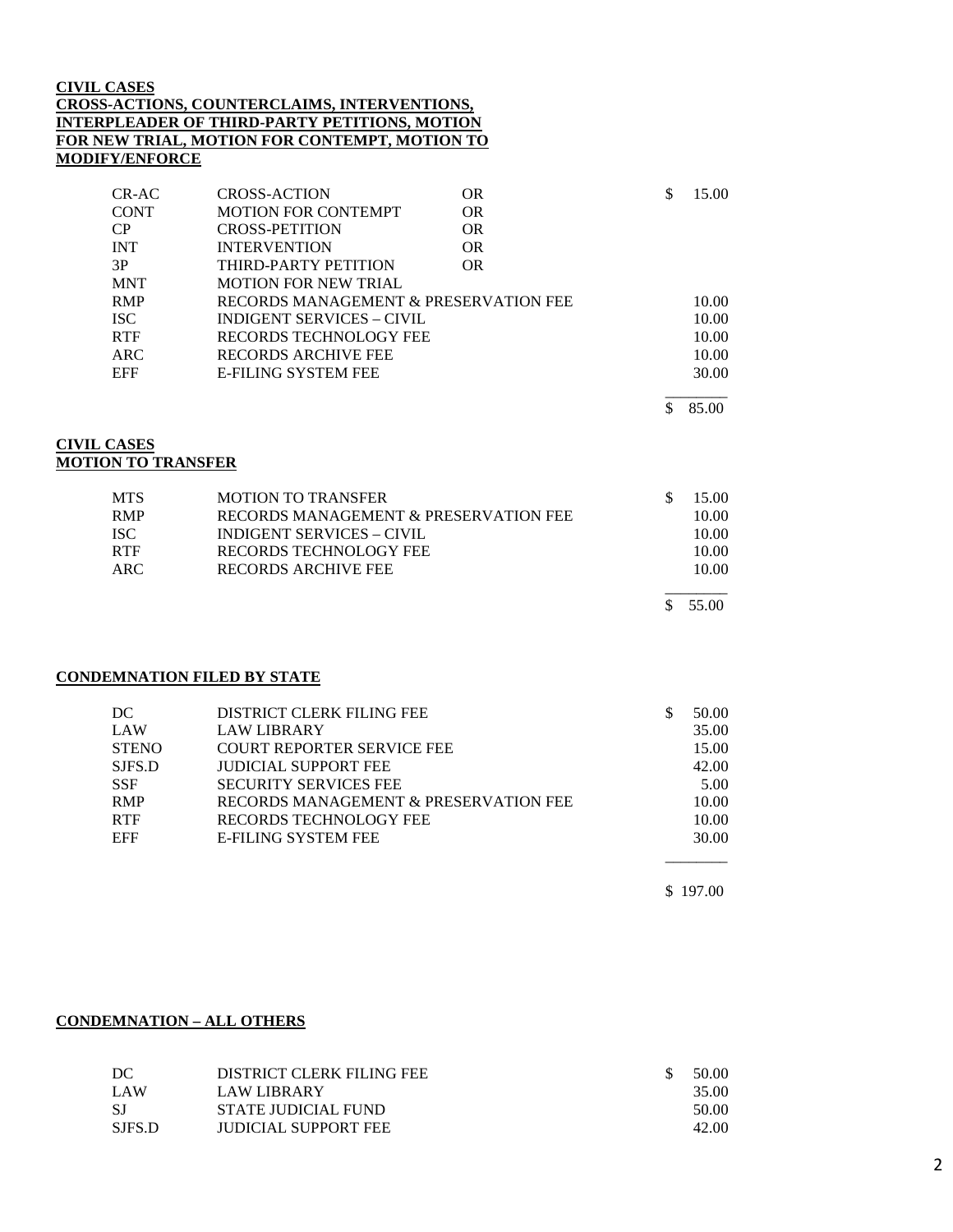| <b>STENO</b> | <b>COURT REPORTER SERVICE FEE</b>     | 15.00 |
|--------------|---------------------------------------|-------|
| <b>SSF</b>   | <b>SECURITY SERVICES FEE</b>          | 5.00  |
| <b>RMP</b>   | RECORDS MANAGEMENT & PRESERVATION FEE | 10.00 |
| <b>ISC</b>   | <b>INDIGENT SERVICES – CIVIL</b>      | 10.00 |
| <b>COA</b>   | SIXTH COURT OF APPEALS                | 5.00  |
| <b>RTF</b>   | <b>RECORDS TECHNOLOGY FEE</b>         | 10.00 |
| ARC.         | RECORDS ARCHIVE FEE                   | 10.00 |
| <b>EFF</b>   | <b>E-FILING SYSTEM FEE</b>            | 30.00 |
|              |                                       |       |

\$ 272.00

### **DAMAGES - ALL**

| DC           | DISTRICT CLERK FILING FEE             | S | 50.00 |
|--------------|---------------------------------------|---|-------|
| <b>LAW</b>   | <b>LAW LIBRARY</b>                    |   | 35.00 |
| <b>SJ</b>    | <b>STATE JUDICIAL FUND</b>            |   | 50.00 |
| SJFS.D       | <b>JUDICIAL SUPPORT FEE</b>           |   | 42.00 |
| <b>STENO</b> | <b>COURT REPORTER SERVICE FEE</b>     |   | 15.00 |
| <b>SSF</b>   | <b>SECURITY SERVICES FEE</b>          |   | 5.00  |
| <b>RMP</b>   | RECORDS MANAGEMENT & PRESERVATION FEE |   | 10.00 |
| <b>ADR</b>   | ALTERNATIVE DISPUTE RESOLUTION FEE    |   | 15.00 |
| <b>ISC</b>   | INDIGENT SERVICES – CIVIL             |   | 10.00 |
| COA          | SIXTH COURT OF APPEALS                |   | 5.00  |
| <b>RTF</b>   | <b>RECORDS TECHNOLOGY FEE</b>         |   | 10.00 |
| ARC          | RECORDS ARCHIVE FEE                   |   | 10.00 |
| <b>EFF</b>   | <b>E-FILING SYSTEM FEE</b>            |   | 30.00 |

 $\overline{\phantom{a}}$ \$ 287.00

### **DIVORCE/ANNULMENT**

| DC           | <b>DISTRICT CLERK FILING FEE</b>      | 50.00 |
|--------------|---------------------------------------|-------|
| LAW          | <b>LAW LIBRARY</b>                    | 35.00 |
| SG           | STATE COMPTROLLER FEE                 | 45.00 |
| SJFS.D       | <b>JUDICIAL SUPPORT FEE</b>           | 42.00 |
| <b>STENO</b> | <b>COURT REPORTER SERVICE FEE</b>     | 15.00 |
| FPF-CO       | <b>FAMILY PROTECTION FEE</b>          | 1.00  |
| <b>SSF</b>   | <b>SECURITY SERVICES FEE</b>          | 5.00  |
| <b>RMP</b>   | RECORDS MANAGEMENT & PRESERVATION FEE | 10.00 |
| 165          | <b>VS-165 FORM</b>                    | 1.00  |
| ADR          | ALTERNATIVE DISPUTE RESOLUTION FEE    | 15.00 |
| <b>ISF</b>   | <b>INDIGENT SERVICES - FAMILY</b>     | 5.00  |
| <b>COA</b>   | SIXTH COURT OF APPEALS                | 5.00  |
| <b>RTF</b>   | RECORDS TECHNOLOGY FEE                | 10.00 |
| <b>ARC</b>   | RECORDS ARCHIVE FEE                   | 10.00 |
| <b>EFF</b>   | <b>E-FILING SYSTEM FEE</b>            | 30.00 |
|              |                                       |       |

 $\overline{\phantom{a}}$ \$ 279.00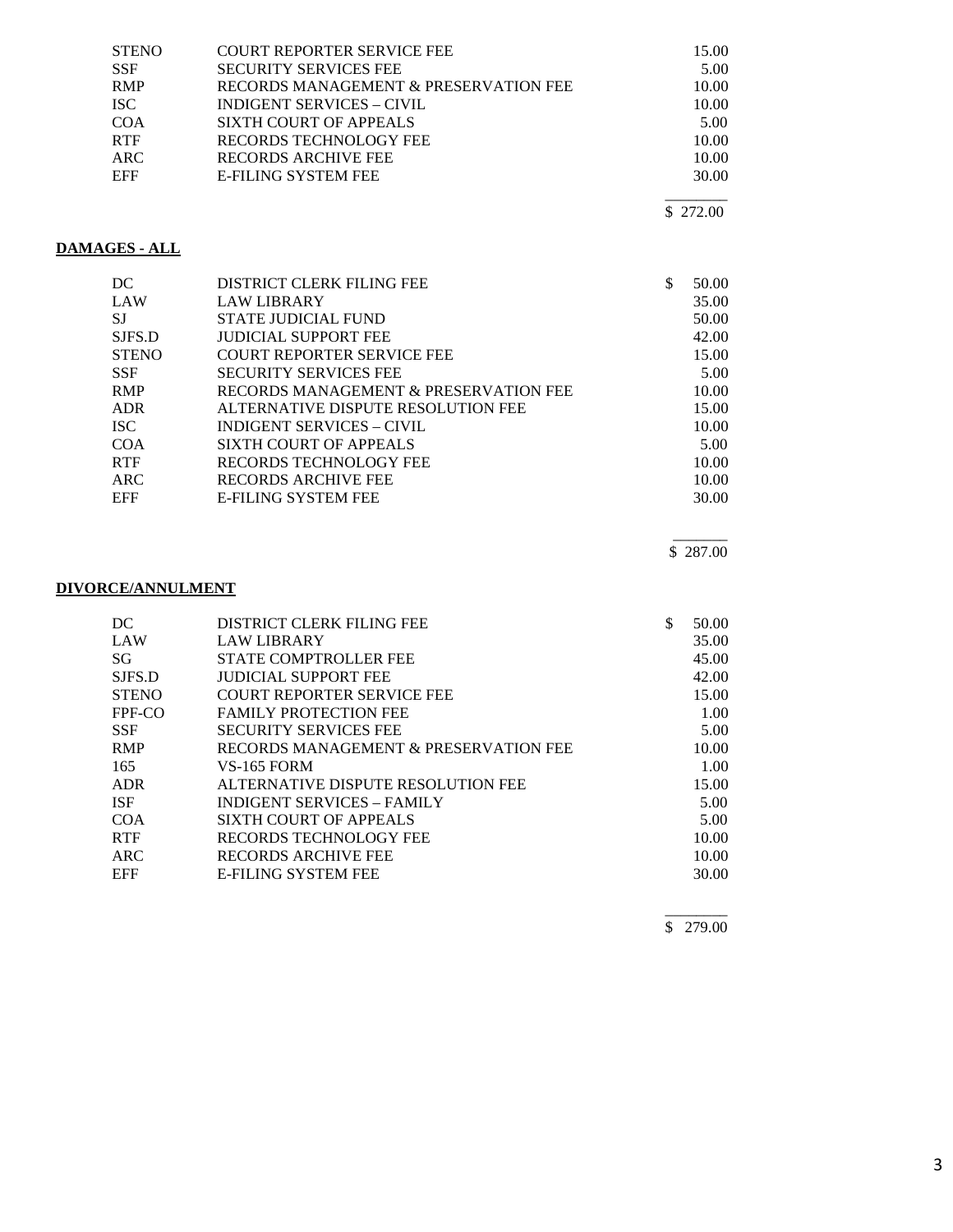| EXPUNCTION-ACQUITTAL WITHIN 30 DAYS OF TRIAL/ACQUITTAL****************FILED IN DISTRICT COURT |                                                                                  |               | <b>ONLY</b> |  |
|-----------------------------------------------------------------------------------------------|----------------------------------------------------------------------------------|---------------|-------------|--|
|                                                                                               | NO COURT COSTS ALLOWED                                                           | \$<br>0.00    |             |  |
|                                                                                               |                                                                                  |               | <b>ONLY</b> |  |
| DC                                                                                            | DISTRICT CLERK FILING FEE                                                        | \$<br>50.00   |             |  |
| <b>LAW</b>                                                                                    | <b>LAW LIBRARY</b>                                                               | 35.00         |             |  |
| <b>SJ</b>                                                                                     | <b>STATE JUDICIAL FUND</b>                                                       | 50.00         |             |  |
| SJFS.D                                                                                        | <b>JUDICIAL SUPPORT FEE</b>                                                      | 42.00         |             |  |
| <b>STENO</b>                                                                                  | COURT REPORTER SERVICE FEE                                                       | 15.00         |             |  |
| <b>SSF</b>                                                                                    | <b>SECURITY SERVICES FEE</b>                                                     | 5.00          |             |  |
| <b>RMP</b>                                                                                    | RECORDS MANAGEMENT & PRESERVATION FEE                                            | 10.00         |             |  |
| <b>ADR</b>                                                                                    | ALTERNATIVE DISPUTE RESOLUTION FEE                                               | 15.00         |             |  |
| <b>ISC</b>                                                                                    | <b>INDIGENT SERVICES - CIVIL</b>                                                 | 10.00         |             |  |
| <b>COA</b>                                                                                    | <b>SIXTH COURT OF APPEALS</b>                                                    | 5.00          |             |  |
| <b>RTF</b>                                                                                    | RECORDS TECHNOLOGY FEE                                                           | 10.00         |             |  |
| <b>ARC</b>                                                                                    | <b>RECORDS ARCHIVE FEE</b>                                                       | 10.00         |             |  |
|                                                                                               |                                                                                  | 30.00         |             |  |
| <b>EFF</b>                                                                                    | <b>E-FILING SYSTEM FEE</b><br>***** PLUS \$12.00 PER AGENCY TO BE NOTIFIED****** | $$287.00***$  |             |  |
|                                                                                               |                                                                                  |               |             |  |
|                                                                                               |                                                                                  |               |             |  |
| DC                                                                                            | DISTRICT CLERK FILING FEE                                                        | \$<br>50.00   |             |  |
| <b>LAW</b>                                                                                    | <b>LAW LIBRARY</b>                                                               | 35.00         |             |  |
| SG                                                                                            | <b>STATE COMPTROLLER FEE</b>                                                     | 45.00         |             |  |
| SJFS.D                                                                                        | <b>JUDICIAL SUPPORT FEE</b>                                                      | 42.00         |             |  |
| <b>STENO</b>                                                                                  | COURT REPORTER SERVICE FEE                                                       | 15.00         |             |  |
| <b>SSF</b><br><b>RMP</b>                                                                      | <b>SECURITY SERVICES FEE</b><br>RECORDS MANAGEMENT & PRESERVATION FEE            | 5.00          |             |  |
|                                                                                               |                                                                                  | 10.00         |             |  |
| <b>FAMILY LAW MATTERS</b><br><b>ADR</b><br><b>ISF</b>                                         | ALTERNATIVE DISPUTE RESOLUTION FEE<br><b>INDIGENT SERVICES - FAMILY</b>          | 15.00<br>5.00 |             |  |
| <b>COA</b>                                                                                    | <b>SIXTH COURT OF APPEALS</b>                                                    | 5.00          |             |  |
| <b>RTF</b>                                                                                    | RECORDS TECHNOLOGY FEE                                                           | 10.00         |             |  |
| <b>ARC</b>                                                                                    | <b>RECORDS ARCHIVE FEE</b>                                                       | 10.00         |             |  |

\$ 277.00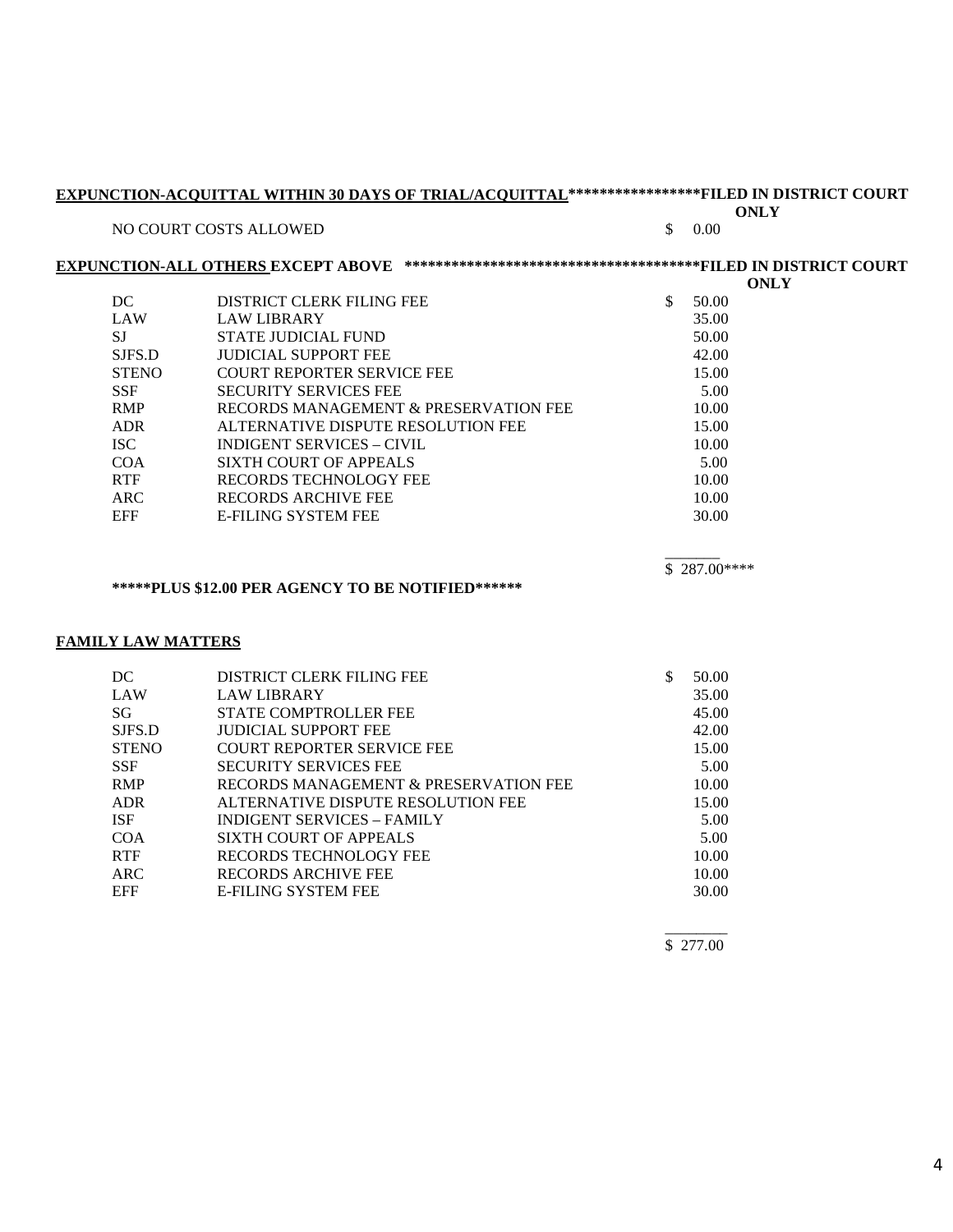### **FAMILY LAW ANCILLARY PROCEEDINGS – SAPCR CASES PETITION/MOTION TO MODIFY, MOTION FOR ENFORCEMENT, MOTION FOR CONTEMPT, NOTICE OF APPLICATION FOR JUDICIAL WRIT OF WITHHOLDING, MOTION TO TRANSFER, PETITION FOR LICENSE SUSPENSION, MOTION TO REVOKE STAY OF LICENSE SUSPENSION**

| MC            | <b>MOTION FOR CONTEMPT</b>                  | 15.00 |
|---------------|---------------------------------------------|-------|
| <b>ME</b>     | <b>MOTION FOR ENFORCEMENT</b>               |       |
| <b>MM</b>     | <b>MOTION TO MODIFY</b>                     |       |
| <b>MTS</b>    | <b>MOTION TO TRANSFER</b>                   |       |
| <b>MCSR</b>   | MOTION FOR CHILD SUPPORT REVIEW             |       |
| <b>NJWW</b>   | NOTICE OF JUDICIAL WRIT OF WITHHOLDING      |       |
| <b>MOTION</b> | <b>MOTION FOR LICENSE SUSPENSION</b>        |       |
| <b>MOTION</b> | MOTION TO REVOKE STAY OF LICENSE SUSPENSION |       |
| <b>RMP</b>    | RECORDS MANAGEMENT & PRESERVATION FEE       | 10.00 |
| <b>RTF</b>    | RECORDS TECHNOLOGY FEE                      | 10.00 |
| <b>ISF</b>    | <b>INDIGENT SERVICES - FAMILY</b>           | 5.00  |
| <b>ARC</b>    | RECORDS ARCHIVE FEE                         | 10.00 |
|               |                                             |       |

 $\overline{\phantom{a}}$  $\frac{$}{50.00}$ 

# **FAMILY LAW ANCILLARY PROCEEDINGS –NON SAPCR CASES**

#### **MOTION FOR CONTEMPT, MOTION FOR ENFORCEMENT, MOTION TO MODIFY, MOTION TO TRANSFER, NOTICE OF JUDICIAL WRIT OF WITHHOLDING, PETITION FOR SUSPENSION OF LICENSE/ MOTION TO REVOKE STAY OF LICENSE SUSPENSION**

| MC.           | <b>MOTION FOR CONTEMPT</b>                  | 15.00 |
|---------------|---------------------------------------------|-------|
| МE            | <b>MOTION FOR ENFORCEMENT</b>               |       |
| MМ            | <b>MOTION TO MODIFY</b>                     |       |
| <b>MTS</b>    | <b>MOTION TO TRANSFER</b>                   |       |
| <b>NJWW</b>   | NOTICE OF JUDICIAL WRIT OF WITHHOLDING      |       |
| <b>MOTION</b> | <b>MOTION FOR LICENSE SUSPENSION</b>        |       |
| <b>MOTION</b> | MOTION TO REVOKE STAY OF LICENSE SUSPENSION |       |
| <b>RMP</b>    | RECORDS MANAGEMENT & PRESERVATION FEE       | 10.00 |
| <b>RTF</b>    | RECORDS TECHNOLOGY FEE                      | 10.00 |
| <b>ISF</b>    | <b>INDIGENT SERVICES – FAMILY</b>           | 5.00  |
| ARC.          | RECORDS ARCHIVE FEE                         | 10.00 |
| <b>EFF</b>    | <b>E-FILING SYSTEM FEE</b>                  | 30.00 |

 $\overline{\phantom{a}}$  $$80.00$ 

## **FAMILY LAW ANCILLARY PROCEEDINGS – ALL CASES (SAPCR AND NON SAPCR)**

| CR-AC | <b>CROSS-ACTION</b>                     | S | 15.00 |
|-------|-----------------------------------------|---|-------|
| CР    | <b>COUNTERPETITION OR COUNTERCLAIMS</b> |   |       |
| INT   | <b>INTERVENTION</b>                     |   |       |
| 3P    | THIRD PARTY PETITION                    |   |       |
| MNT   | <b>MOTION FOR NEW TRIAL</b>             |   |       |
| RMP   | RECORDS MANAGEMENT & PRESERVATION FEE   |   | 10.00 |
| RTF   | RECORDS TECHNOLOGY FEE                  |   | 10.00 |
| ISF   | INDIGENT SERVICES - FAMILY              |   | 5.00  |
| ARC   | RECORDS ARCHIVE FEE                     |   | 10.00 |
| EFF   | <b>E-FILING SYSTEM FEE</b>              |   | 30.00 |
|       |                                         |   | 80.00 |

5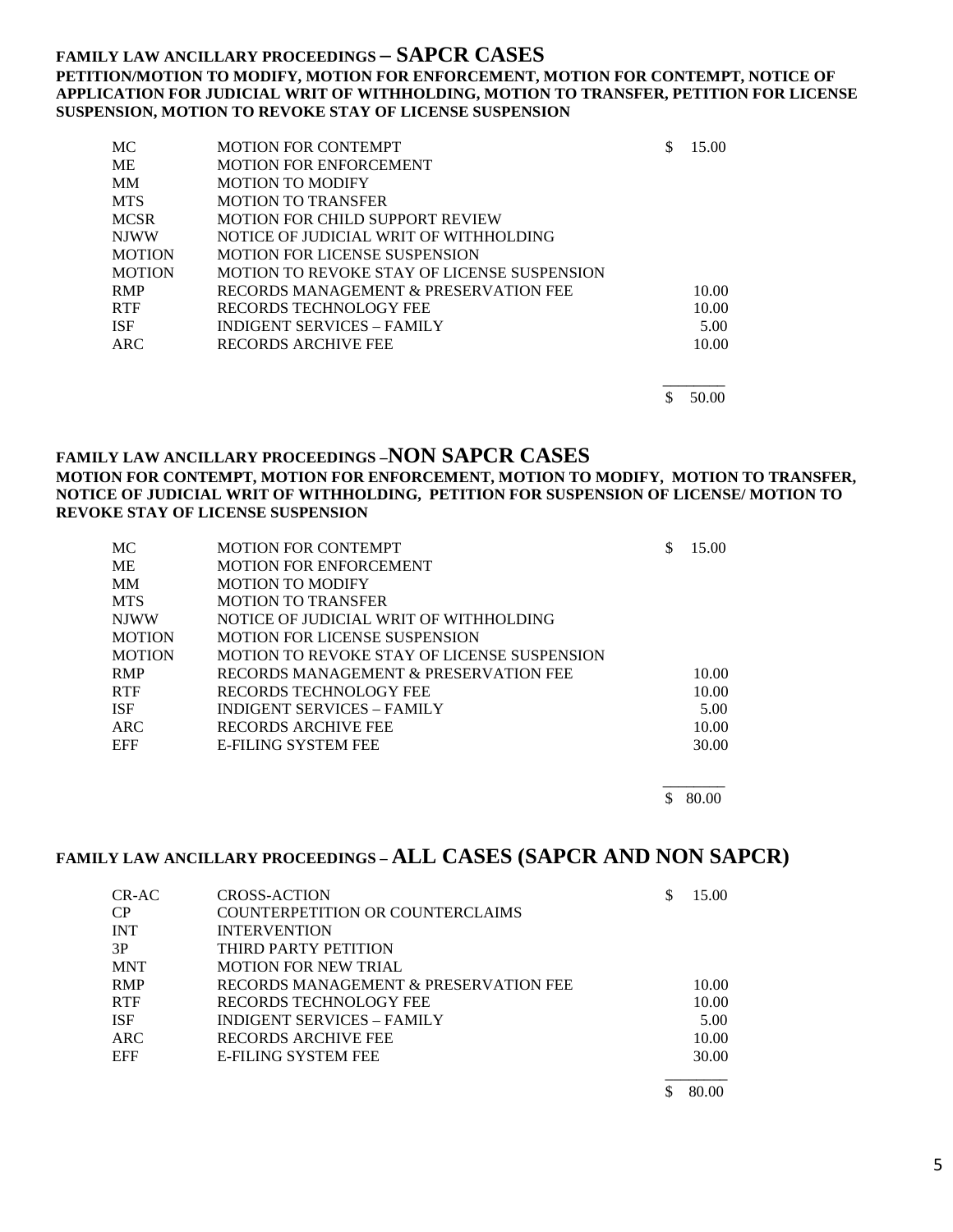## **INCOMING TRANSFER SUITS – FAMILY MATTERS-SAPCR**

| DC<br>TRAN-AG             | DISTRICT CLERK FILING FEES OR<br><b>IF TAGO CASE</b>      | \$           | 45.00    |
|---------------------------|-----------------------------------------------------------|--------------|----------|
| RMP                       | RECORDS MANAGEMENT & PRESERVATION FEE                     |              | 10.00    |
| <b>RTF</b>                | RECORDS TECHNOLOGY FEE                                    |              | 10.00    |
| <b>ISF</b>                | <b>INDIGENT SERVICES - FAMILY</b>                         |              | 5.00     |
| <b>ARC</b>                | <b>RECORDS ARCHIVE FEE</b>                                |              | 10.00    |
|                           |                                                           | \$           | 80.00    |
|                           | <b>INCOMING TRANSFER SUITS - FAMILY MATTERS-NON SAPCR</b> |              |          |
| DC                        | DISTRICT CLERK FILING FEES OR                             | $\mathbb{S}$ | 45.00    |
| TRAN-AG                   | IF TAGO CASE                                              |              |          |
| <b>RMP</b>                | RECORDS MANAGEMENT & PRESERVATION FEE                     |              | 10.00    |
| <b>RTF</b>                | RECORDS TECHNOLOGY FEE                                    |              | 10.00    |
| <b>ISF</b>                | <b>INDIGENT SERVICES - FAMILY</b>                         |              | 5.00     |
| <b>ARC</b>                | RECORDS ARCHIVE FEE                                       |              | 10.00    |
| <b>EFF</b>                | <b>E-FILING SYSTEM FEE</b>                                |              | 30.00    |
|                           |                                                           |              | \$110.00 |
|                           | <b>INCOMING TRANSFER SUITS - CIVIL MATTERS ONLY</b>       |              |          |
| DC                        | DISTRICT CLERK FILING FEE                                 | \$           | 50.00    |
| LAW                       | <b>LAW LIBRARY</b>                                        |              | 35.00    |
| <b>SJ</b>                 | STATE JUDICIAL FUND                                       |              | 50.00    |
| SJFS.D                    | <b>JUDICIAL SUPPORT FEE</b>                               |              | 42.00    |
| <b>STENO</b>              | COURT REPORTER SERVICE FEE                                |              | 15.00    |
| <b>SSF</b>                | <b>SECURITY SERVICES FEE</b>                              |              | 5.00     |
| <b>RMP</b>                | RECORDS MANAGEMENT & PRESERVATION FEE                     |              | 10.00    |
| <b>ADR</b>                | ALTERNATIVE DISPUTE RESOLUTION FEE                        |              | 15.00    |
| <b>ISC</b>                | <b>INDIGENT SERVICES - CIVIL</b>                          |              | 10.00    |
| <b>COA</b>                | <b>SIXTH COURT OF APPEALS</b>                             |              | 5.00     |
| <b>RTF</b>                | RECORDS TECHNOLOGY FEE                                    |              | 10.00    |
| <b>ARC</b>                | RECORDS ARCHIVE FEE                                       |              | 10.00    |
| EFF                       | <b>E-FILING SYSTEM FEE</b>                                |              | 30.00    |
|                           |                                                           |              | \$287.00 |
|                           | <b>OCCUPATIONAL DRIVER'S LICENSE</b>                      |              |          |
| (Essential Needs License) |                                                           |              |          |
| DC                        | DISTRICT CLERK FILING FEE                                 | $\mathbb{S}$ | 50.00    |
| LAW                       | <b>LAW LIBRARY</b>                                        |              | 35.00    |
| $\rm{SJ}$                 | STATE JUDICIAL FUND                                       |              | 50.00    |

SJFS.D JUDICIAL SUPPORT FEE 42.00<br>STENO COURT REPORTER SERVICE FEE 15.00

SSF SECURITY SERVICES FEE 5.00<br>RMP RECORDS MANAGEMENT & PRESERVATION FEE 5.00 RMP RECORDS MANAGEMENT & PRESERVATION FEE 10.00<br>ADR ALTERNATIVE DISPUTE RESOLUTION FEE 15.00

ISC INDIGENT SERVICES – CIVIL 10.00 COA SIXTH COURT OF APPEALS 5.00 RTF RECORDS TECHNOLOGY FEE 10.00 ARC RECORDS ARCHIVE FEE 10.00 EFF E-FILING SYSTEM FEE 30.00

ALTERNATIVE DISPUTE RESOLUTION FEE 15.00

COURT REPORTER SERVICE FEE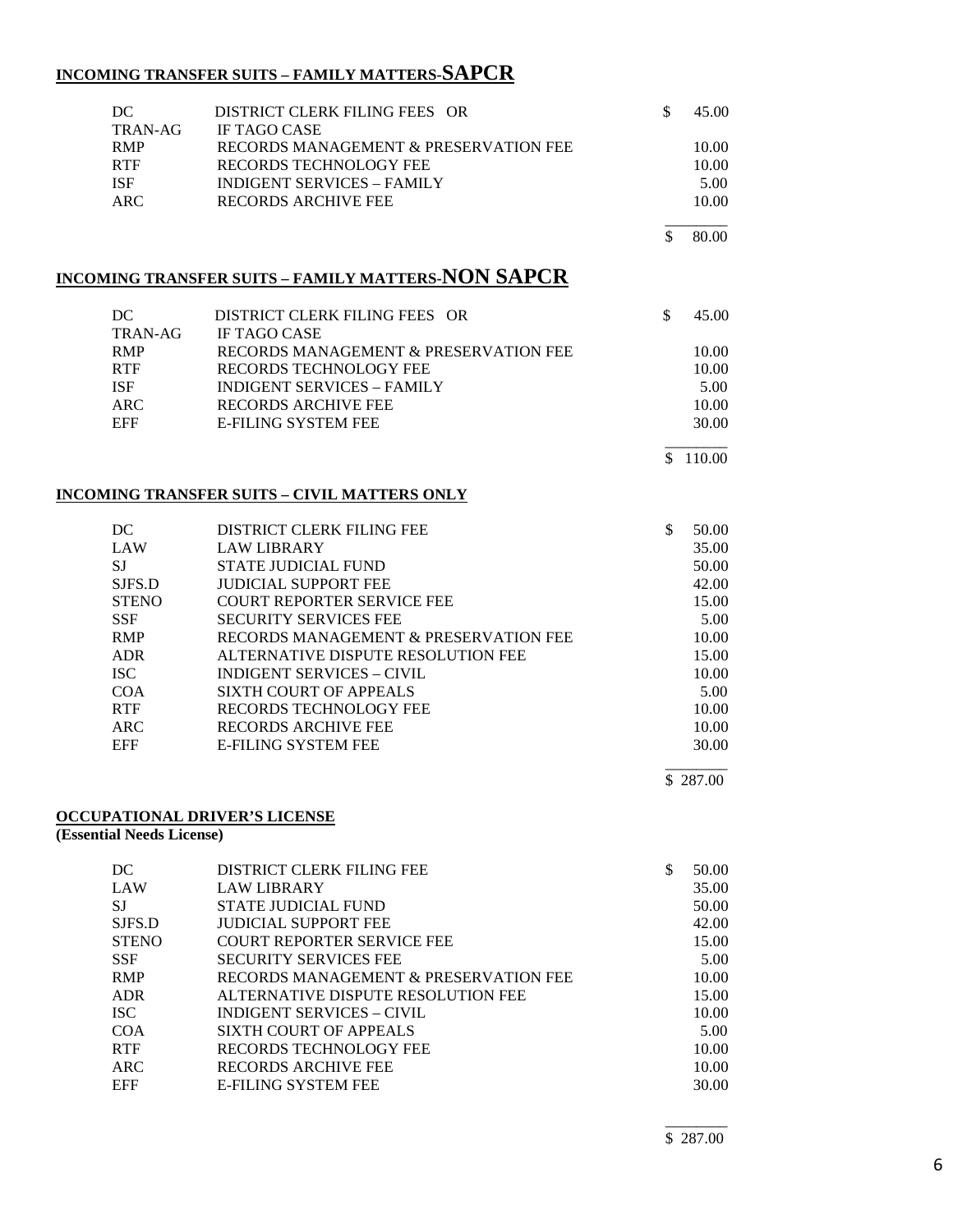#### **OTHER CIVIL CASES**

| DC.          | <b>DISTRICT CLERK FILING FEE</b>      | S | 50.00 |
|--------------|---------------------------------------|---|-------|
| LAW          | <b>LAW LIBRARY</b>                    |   | 35.00 |
| SJ           | STATE JUDICIAL FUND                   |   | 50.00 |
| SJFS.D       | <b>JUDICIAL SUPPORT FEE</b>           |   | 42.00 |
| <b>STENO</b> | COURT REPORTER SERVICE FEE            |   | 15.00 |
| <b>SSF</b>   | <b>SECURITY SERVICES FEE</b>          |   | 5.00  |
| <b>RMP</b>   | RECORDS MANAGEMENT & PRESERVATION FEE |   | 10.00 |
| <b>ADR</b>   | ALTERNATIVE DISPUTE RESOLUTION FEE    |   | 15.00 |
| ISC.         | <b>INDIGENT SERVICES – CIVIL</b>      |   | 10.00 |
| <b>COA</b>   | <b>SIXTH COURT OF APPEALS</b>         |   | 5.00  |
| <b>RTF</b>   | RECORDS TECHNOLOGY FEE                |   | 10.00 |
| ARC          | RECORDS ARCHIVE FEE                   |   | 10.00 |
| <b>EFF</b>   | <b>E-FILING SYSTEM FEE</b>            |   | 30.00 |
|              |                                       |   |       |

#### **PARENT-CHILD RELATIONSHIP**

DC DISTRICT CLERK FILING FEE \$ 50.00<br>LAW LAW LIBRARY 35.00 LAW LIBRARY 35.00<br>STATE COMPTROLLER FEE 45.00 SG STATE COMPTROLLER FEE SJFS.D JUDICIAL SUPPORT FEE 42.00<br>STENO COURT REPORTER SERVICE FEE 15.00 STENO COURT REPORTER SERVICE FEE<br>SERIE 15.000 SECURITY SERVICES FEE SECURITY SERVICES FEE 5.00 RMP RECORDS MANAGEMENT & PRESERVATION FEE 10.00<br>ADR ALTERNATIVE DISPUTE RESOLUTION FEE 15.00 ALTERNATIVE DISPUTE RESOLUTION FEE ISF INDIGENT SERVICES – FAMILY 5.00 COA SIXTH COURT OF APPEALS 5.00<br>RTF RECORDS TECHNOLOGY FEE 10.00 RECORDS TECHNOLOGY FEE ARC RECORDS ARCHIVE FEE 10.00 EFF E-FILING SYSTEM FEE 30.00

#### \_\_\_\_\_\_\_\_ \$ 277.00

\$ 287.00

#### **PATERNITY**

| DС     | DISTRICT CLERK FILING FEE             | \$<br>50.00 |
|--------|---------------------------------------|-------------|
| LAW    | <b>LAW LIBRARY</b>                    | 35.00       |
| SG     | <b>STATE COMPTROLLER FEE</b>          | 45.00       |
| SJFS.D | <b>JUDICIAL SUPPORT FEE</b>           | 42.00       |
| STENO  | <b>COURT REPORTER SERVICE FEE</b>     | 15.00       |
| SSF    | <b>SECURITY SERVICES FEE</b>          | 5.00        |
| RMP    | RECORDS MANAGEMENT & PRESERVATION FEE | 10.00       |
| ADR.   | ALTERNATIVE DISPUTE RESOLUTION FEE    | 15.00       |
| ISF    | <b>INDIGENT SERVICES - FAMILY</b>     | 5.00        |
| COA    | SIXTH COURT OF APPEALS                | 5.00        |
| RTF    | <b>RECORDS TECHNOLOGY FEE</b>         | 10.00       |
| ARC    | <b>RECORDS ARCHIVE FEE</b>            | 10.00       |
| EFF    | <b>E-FILING SYSTEM FEE</b>            | 30.00       |
|        |                                       |             |

 $\overline{\phantom{a}}$ \$ 277.00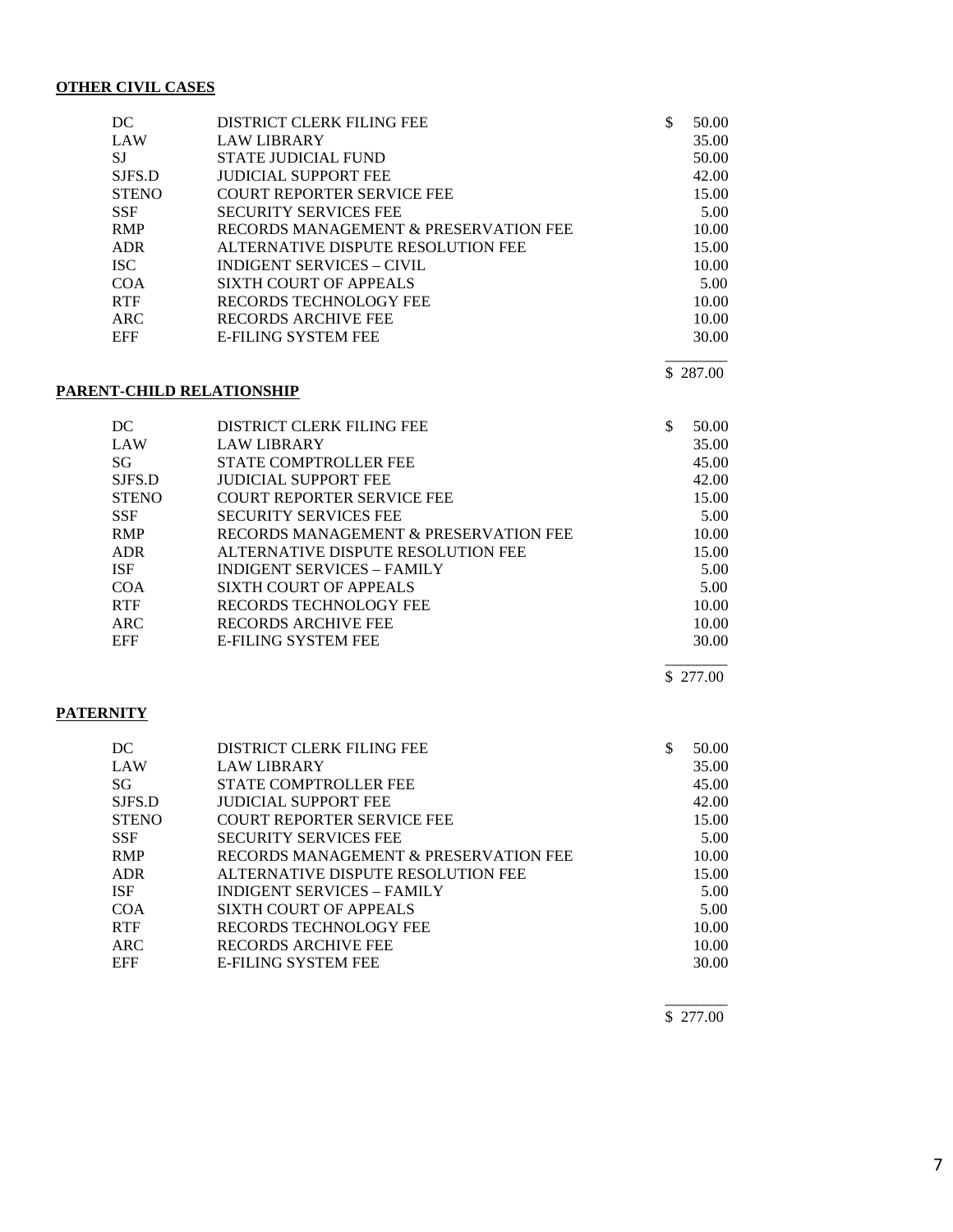# **PETITION FOR NON-DISCLOSURE\*\*\*\*\*\*\*\*\*\*\*\*\*\*\*\*\*\*\*\*\*\*\*\*\*\*\*\*\*\*FILED IN DISTRICT COURT ONLY**

| DC           | DISTRICT CLERK FILING FEE             | \$<br>50.00  |
|--------------|---------------------------------------|--------------|
| LAW          | <b>LAW LIBRARY</b>                    | 35.00        |
| SJ           | STATE JUDICIAL FUND                   | 50.00        |
| SJFS.D       | <b>JUDICIAL SUPPORT FEE</b>           | 42.00        |
| <b>STENO</b> | <b>COURT REPORTER SERVICE FEE</b>     | 15.00        |
| <b>SSF</b>   | <b>SECURITY SERVICES FEE</b>          | 5.00         |
| <b>RMP</b>   | RECORDS MANAGEMENT & PRESERVATION FEE | 10.00        |
| <b>ADR</b>   | ALTERNATIVE DISPUTE RESOLUTION FEE    | 15.00        |
| <b>PND</b>   | PETITION FOR NON-DISCLOSURE           | 28.00        |
| <b>ISC</b>   | <b>INDIGENT SERVICES - CIVIL</b>      | 10.00        |
| <b>COA</b>   | SIXTH COURT OF APPEALS                | 5.00         |
| <b>RTF</b>   | RECORDS TECHNOLOGY FEE                | 10.00        |
| ARC          | RECORDS ARCHIVE FEE                   | 10.00        |
| <b>EFF</b>   | <b>E-FILING SYSTEM FEE</b>            | 30.00        |
|              |                                       | \$<br>315.00 |

### **PROTECTIVE ORDERS – ASSESSED TO RESPONDENT AFTER FINAL ORDER**

| DC           | DISTRICT CLERK FILING FEE             | \$<br>50.00 |
|--------------|---------------------------------------|-------------|
| LAW          | <b>LAW LIBRARY</b>                    | 35.00       |
| SG           | STATE COMPTROLLER FEE                 | 45.00       |
| SJFS.D       | <b>JUDICIAL SUPPORT FEE</b>           | 42.00       |
| <b>STENO</b> | <b>COURT REPORTER SERVICE FEE</b>     | 15.00       |
| <b>SSF</b>   | <b>SECURITY SERVICES FEE</b>          | 5.00        |
| <b>RMP</b>   | RECORDS MANAGEMENT & PRESERVATION FEE | 10.00       |
| <b>ADR</b>   | ALTERNATIVE DISPUTE RESOLUTION FEE    | 15.00       |
| PO.          | APPLICATION FOR PROTECTIVE ORDER      | 16.00       |
| <b>ISF</b>   | INDIGENT SERVICES - FAMILY            | 5.00        |
| COA          | SIXTH COURT OF APPEALS                | 5.00        |
| <b>RTF</b>   | RECORDS TECHNOLOGY FEE                | 10.00       |
| ARC          | RECORDS ARCHIVE FEE                   | 10.00       |
| <b>EFF</b>   | <b>E-FILING SYSTEM FEE</b>            | 30.00       |
|              |                                       |             |

#### \$ 293.00\*

\*\*\*\*\*PLUS SERVICE FEES\*\*\*\*\*\*\*\*

# **TAX CASES\*\*\*\*\*\*\*\*\*\*\*\*\*\*\*\*\*\*\*\*\*\*\*\*\*\*\*\*\*\*\*\*\*\*\*\*\*\*\*\*\*\*FILED IN DISTRICT COURT ONLY**

| DC         | <b>DISTRICT CLERK FILING FEE</b>      | 50.00 |
|------------|---------------------------------------|-------|
| <b>SJ</b>  | STATE JUDICIAL FUND                   | 50.00 |
| SJFS.D     | <b>JUDICIAL SUPPORT FEE</b>           | 42.00 |
| <b>SSF</b> | <b>SECURITY SERVICES FEE</b>          | 5.00  |
| <b>RMP</b> | RECORDS MANAGEMENT & PRESERVATION FEE | 10.00 |
| <b>ISC</b> | <b>INDIGENT SERVICES – CIVIL</b>      | 10.00 |
| <b>RTF</b> | <b>RECORDS TECHNOLOGY FEE</b>         | 10.00 |
| <b>ARC</b> | <b>RECORDS ARCHIVE FEE</b>            | 10.00 |
| EFF        | <b>E-FILING SYSTEM FEE</b>            | 30.00 |
|            |                                       |       |

\$ 217.00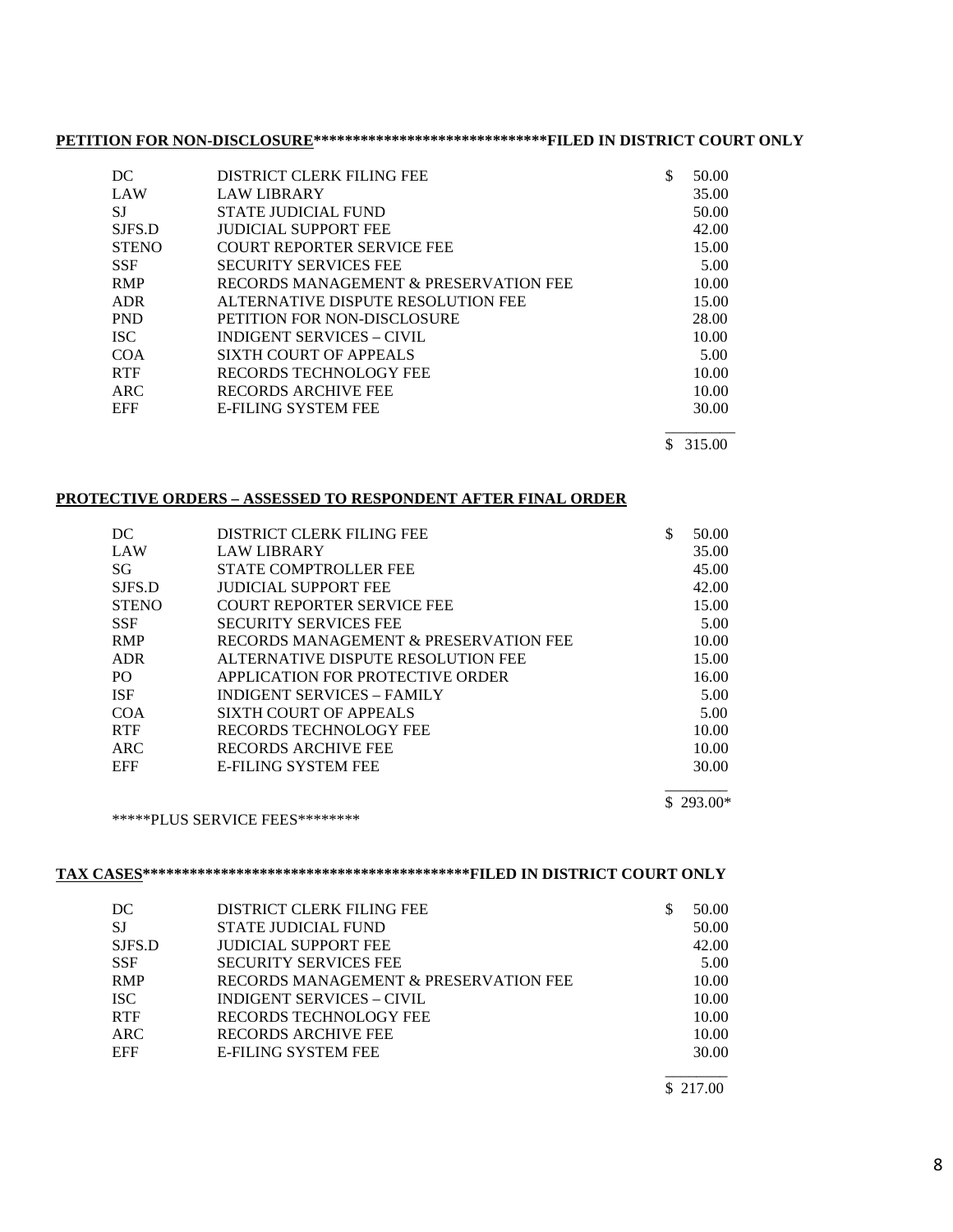### **TERMINATION**

| DC           | <b>DISTRICT CLERK FILING FEE</b>      | S | 50.00 |
|--------------|---------------------------------------|---|-------|
| LAW          | <b>LAW LIBRARY</b>                    |   | 35.00 |
| SG           | <b>STATE COMPTROLLER FEE</b>          |   | 45.00 |
| SJFS.D       | <b>JUDICIAL SUPPORT FEE</b>           |   | 42.00 |
| <b>STENO</b> | <b>COURT REPORTER SERVICE FEE</b>     |   | 15.00 |
| <b>SSF</b>   | <b>SECURITY SERVICES FEE</b>          |   | 5.00  |
| <b>RMP</b>   | RECORDS MANAGEMENT & PRESERVATION FEE |   | 10.00 |
| <b>ADR</b>   | ALTERNATIVE DISPUTE RESOLUTION FEE    |   | 15.00 |
| <b>ISF</b>   | <b>INDIGENT SERVICES – FAMILY</b>     |   | 5.00  |
| COA          | SIXTH COURT OF APPEALS                |   | 5.00  |
| <b>RTF</b>   | RECORDS TECHNOLOGY FEE                |   | 10.00 |
| ARC.         | RECORDS ARCHIVE FEE                   |   | 10.00 |
| <b>EFF</b>   | <b>E-FILING SYSTEM FEE</b>            |   | 30.00 |
|              |                                       |   |       |

\$ 277.00

# **WORKER'S COMPENSATION\*\*\*\*\*\*\*\*\*\*\*\*\*\*\*\*\*\*\*\*\*\*FILED IN DISTRICT COURT ONLY**

| DC           | DISTRICT CLERK FILING FEE             | 50.00 |
|--------------|---------------------------------------|-------|
| LAW          | <b>LAW LIBRARY</b>                    | 35.00 |
|              |                                       |       |
| <b>SJ</b>    | STATE JUDICIAL FUND                   | 50.00 |
| SJFS.D       | <b>JUDICIAL SUPPORT FEE</b>           | 42.00 |
| <b>STENO</b> | <b>COURT REPORTER SERVICE FEE</b>     | 15.00 |
| <b>SSF</b>   | <b>SECURITY SERVICES FEE</b>          | 5.00  |
| <b>RMP</b>   | RECORDS MANAGEMENT & PRESERVATION FEE | 10.00 |
| <b>ADR</b>   | ALTERNATIVE DISPUTE RESOLUTION FEE    | 15.00 |
| <b>ISC</b>   | <b>INDIGENT SERVICES - CIVIL</b>      | 10.00 |
| COA          | SIXTH COURT OF APPEALS                | 5.00  |
| <b>RTF</b>   | RECORDS TECHNOLOGY FEE                | 10.00 |
| ARC          | RECORDS ARCHIVE FEE                   | 10.00 |
| <b>EFF</b>   | <b>E-FILING SYSTEM FEE</b>            | 30.00 |
|              |                                       |       |

\$ 287.00